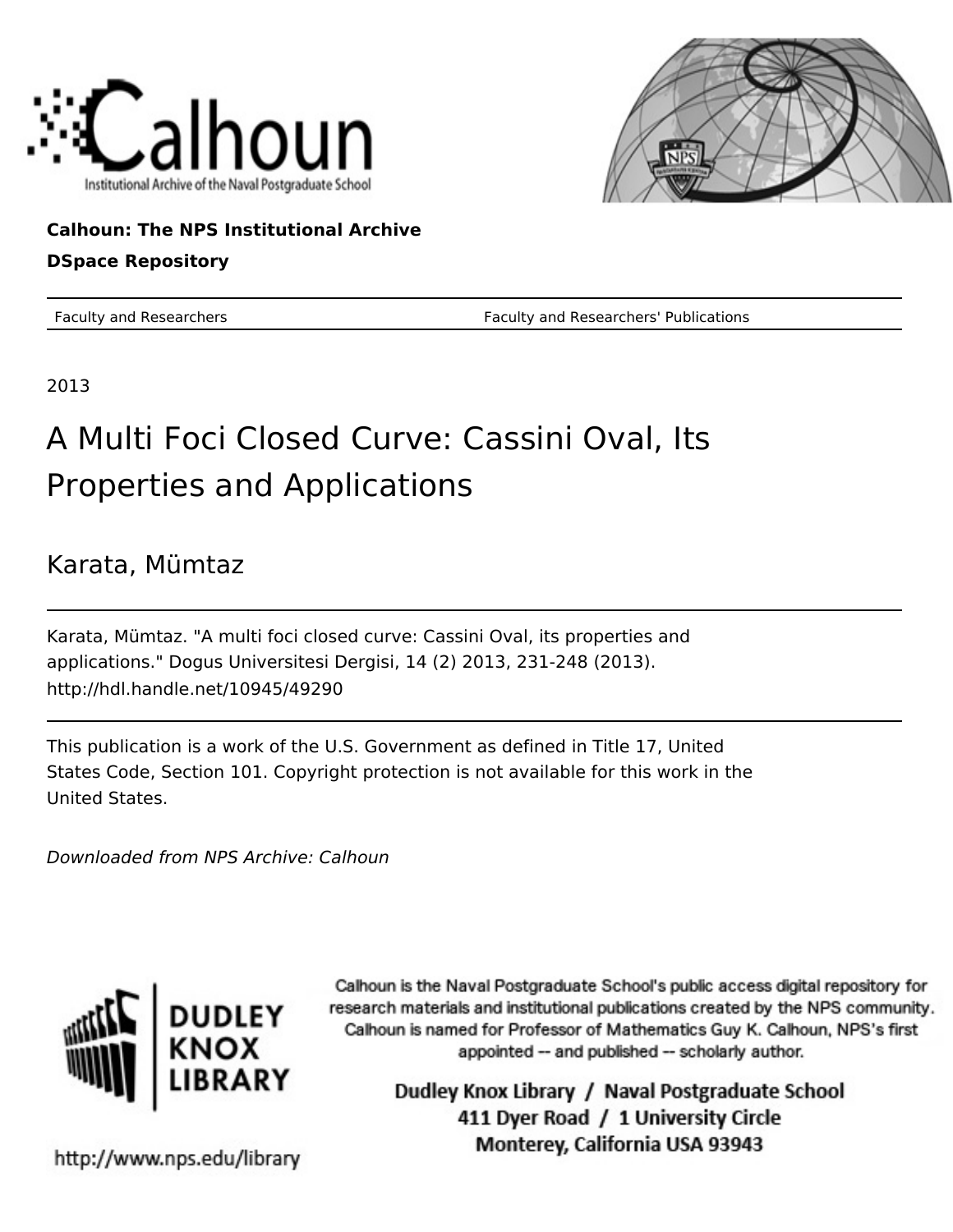*Doğuş Üniversitesi Dergisi*, 14 (2) 2013, 231-248

#### **A MULTI FOCI CLOSED CURVE: CASSINI OVAL, ITS PROPERTIES AND APPLICATIONS**

#### *ÇOK MERKEZLİ KAPALI BİR EĞRİ: CASSİNİ OVALİ, ÖZELLİKLERİ VE UYGULAMALARI*

#### **Mümtaz KARATAŞ**

*Naval Postgraduate School, Operations Research Department mkaratas@nps.edu*

**ABSTRACT:** A Cassini oval is a quartic plane curve defined as the set (or locus) of points in the plane such that the product of the distances to two fixed points is constant. Its unique properties and miraculous geometrical profile make it a superior tool to utilize in diverse fields for military and commercial purposes and add new dimensions to analytical geometry and other subjects related to mathematics beyond the prevailing concept of ellipse. In this study we explore and derive analytical expressions for the properties of these curves and give a summary of its applications with distinct examples.

**Keywords:** Cassini Ovals; Multi Foci Curves

**JEL Classification: C65; C60** 

**ÖZET:** *Cassini ovali, düzlem üzerindeki sabit iki noktaya olan mesafelerinin çarpımı yine bir sabit olan noktalar kümesinin oluşturduğu kuadratik bir eğri olarak tanımlanabilir. Benzersiz özellikleri ve geometrik profili, bu ovalleri pek çok askeri ve ticari alanda kullanılmasına imkan tanıyan üstün bir araç haline getirmiş, ayrıca analitik geometriye ve genel elips konseptinin ötesindeki matematik teorisiyle ilişkili diğer konulara yeni bir boyut kazandırmıştır. Bu çalışma kapsamında, Cassini ovallarinin çeşitli özellikleriyle ilgili analitik ifadeler geliştirilmiş ve farklı alanlardan örnekler kullanılarak söz konusu ovallerin uygulama alanlarına ilişkin özet bilgi verilmiştir.* 

*Anahtar Kelimeler: Cassini Ovalleri; Çok Merkezli Eğriler* 

#### **1. Introduction**

Curves in the plane that arise as the set of solution points of equations have been studied for hundreds of years, some going back to ancient Greece. Some of the more interesting examples have been studied in great detail and a lot is known about them. The purpose of this paper is to convey a small amount of the vast body of knowledge amassed over the centuries about the Cassini ovals in the plane in terms of geometrical properties and application areas.

Ovals of Cassini (or the Cassinian Ovals) were first studied in 1680 by Giovanni Domenico Cassini (1625–1712, aka Jean-Dominique Cassini) as a model for the orbit of the Sun around the Earth (Gibson, 2007). He discovered four satellites of Saturn and made measurements of the rotation periods of Mars and Jupiter. He then rejected the theory of Kepler ellipses and Roemer's theory and he discovered the socalled Cassini ovals suggesting that stellar bodies followed paths traced out by one of these curves (Sivardiere, 1994; Gillespie, 1971, Glenn, Littler 1984, The New Encyclopedia Britannica, 1987). Other names include Cassinian ovals, Cassinian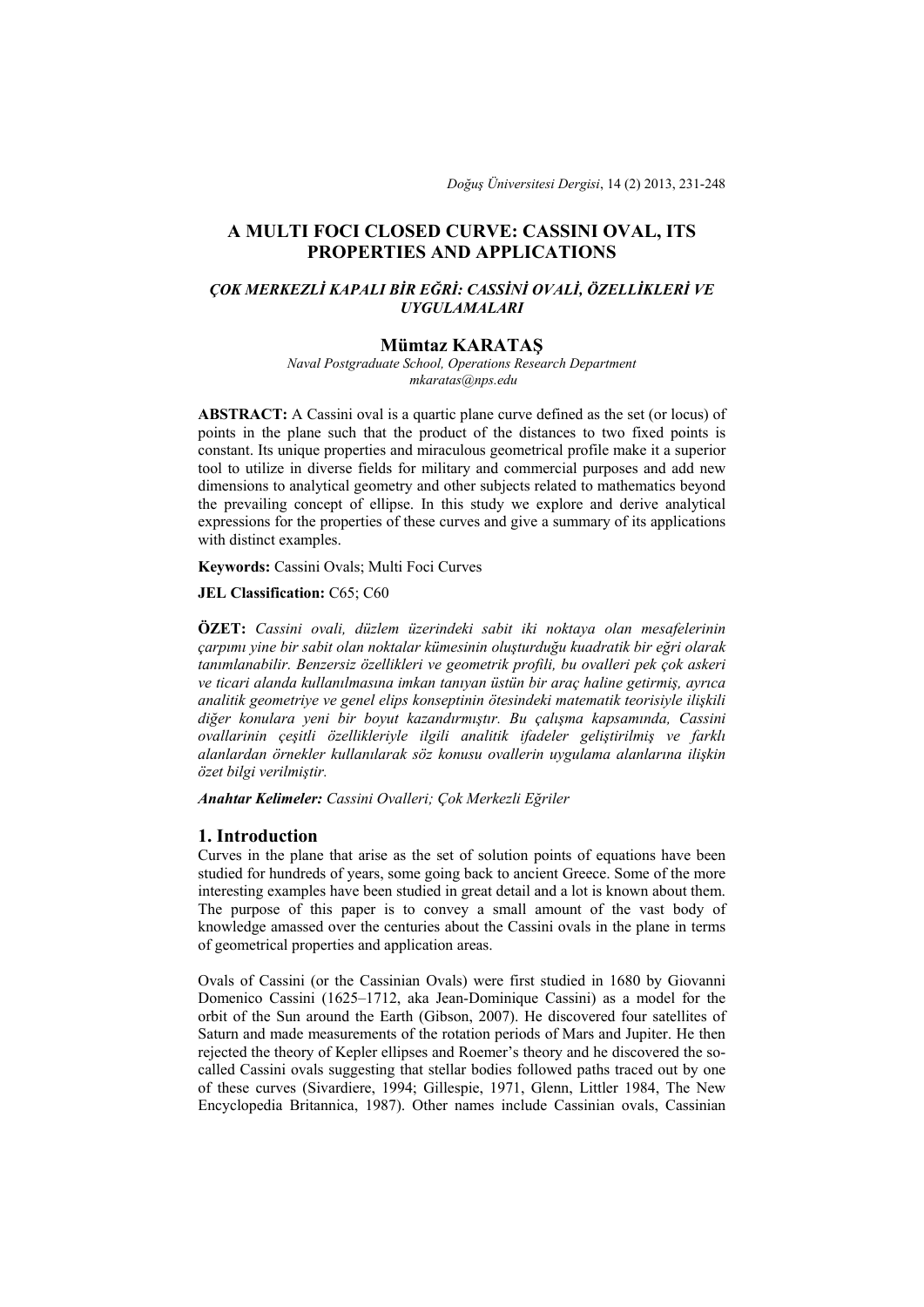curves and ovals of Cassini. These curves are characterized in such a way that the product of the distances from two fixed focal points  $F_1$  and  $F_2$  is constant  $b^2$  (while for a normal ellipse the sum of the distance of two fixed focal points is constant) and the distance  $(F_1, F_2) = 2a$  (Hellmers, Eremina, Wriedt, 2006). Therefore it is possible to express a Cassini oval by using the parameters *a* and *b* where *a* is the semidistance between the two foci and *b* is the constant which determines the exact shape of the curve as will be discussed later. In (James, James, 1949) a Cassini oval is defined as "*the locus of the vertex of a triangle when the product of the sides adjacent to the vertex is a constant and the length of the opposite side is fixed*". The curve is symmetrical about the *x*-axis as well as the *y*-axis. So it is sufficient to generate the first quadrant of the coordinate system and use reflection about the *x*-axis and the *y*-axis to generate the other three parts (Ray, Ray, 2011).

Besides being a model for the orbit of planets, Cassinian curves are also used in various scientific applications such as nuclear physics, biosciences, acoustics, etc. Its unique properties and miraculous geometrical profile make it a superior tool to utilize in diverse fields for military and commercial purposes. Being an interesting curve makes it to be much better known than it is. In this study our main ambition is to explore some of the useful properties of these curves, derive analytical expressions for its area, perimeter, convex hull and interior cover and give a summary of its applications in science and commerce with distinct examples.

We start with a short and formal description of the Cassini ovals and its Cartesian and polar equations. This is followed by an overview of the useful properties continued by the derivation of its area, perimeter, convex hull and interior cover together with some approximations rarely given in the literature. Next we present an overview of the applications in nuclear physics, biosciences, demography, acoustics, military, commerce, etc. Finally we give a summary and conclusions.

#### **2. Cassinian Oval Properties**

#### **2.1. Oval Equations**

The Cassini ovals are defined in two-center bipolar coordinates by the equation below:

$$
d_1 d_2 = b^2 \tag{1}
$$

where  $d_1$  and  $d_2$  denote the ranges  $F_1$  to  $P$  and  $P$  to  $F_2$  respectively as in Figure 1. If we locate the origin  $(0,0)$  of Cartesian plane at the midpoint of the two foci  $F_1$  and *F*2, and choose the *x*-axis as the line joining them, then the foci will have the coordinates ( $\pm a$ ,0). The  $F_1$ , *P* and  $F_2$  triangle is sometimes called as the "*bistatic triangle*" to describe the sensor-target geometry especially in military applications of the ovals that will be discussed in Chapter 3. The Cassini ovals have the following quadratic polynomial Cartesian equation:

$$
\[ (x-a)^2 + y^2 \] [(x+a)^2 + y^2] = b^4, a, b \in \mathbb{R}.\tag{2}
$$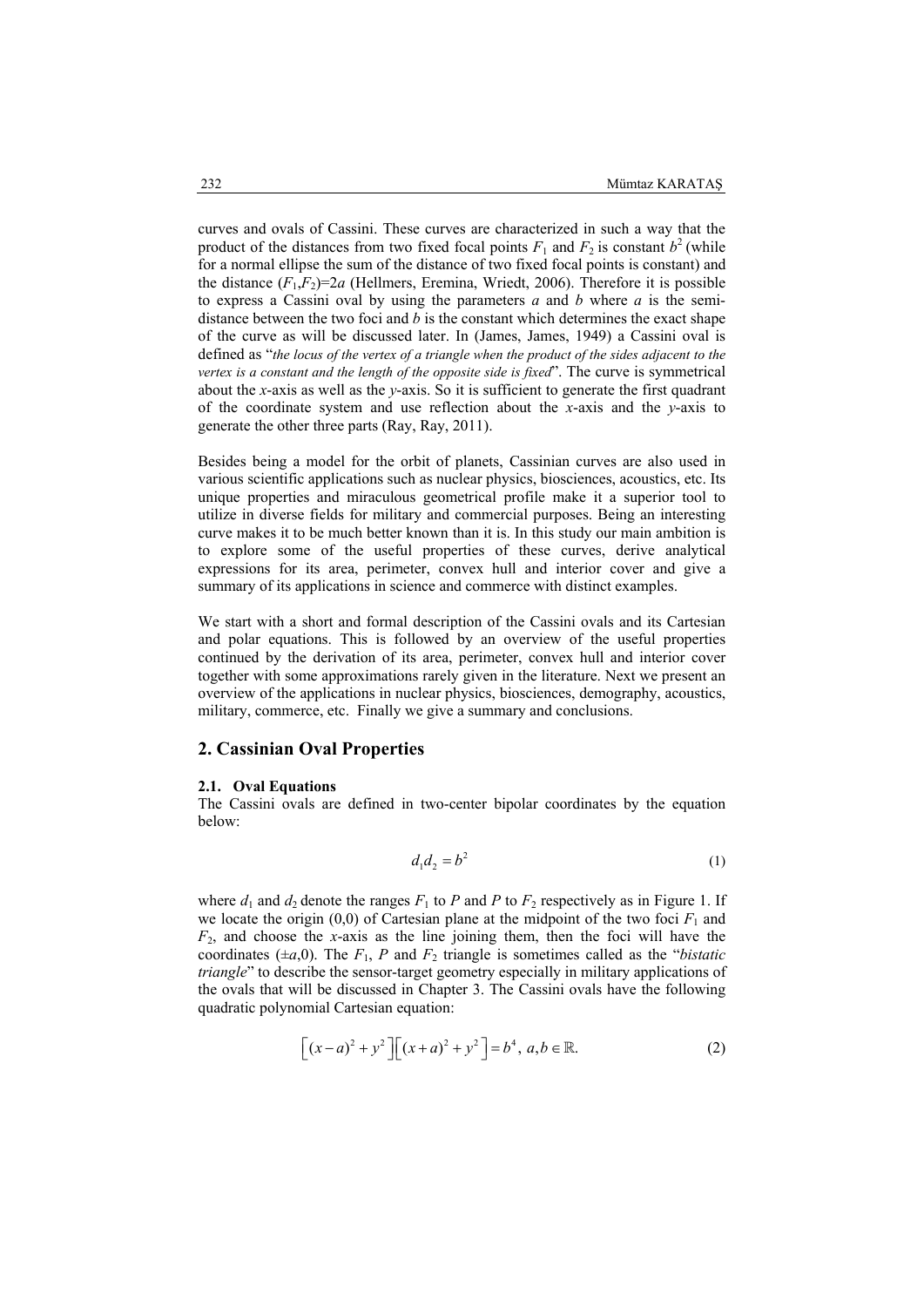

Figure 1. A Cassini oval with foci  $F_1$  and  $F_2$  on the *x*-axis

Since substituting  $-x$  for  $x$  and/or  $-y$  for  $y$  does not change the equality (2), the above curve is symmetric with respect to both axis and origin. Next let us convert the equation to one in polar coordinates. Let  $x=r\cos\theta$  and  $y=r\sin\theta$  so that  $x^2 + y^2 = r^2$ . Then we have;

$$
r^4 - 2a^2r^2\cos(2\theta) + a^4 - b^4 = 0\tag{3}
$$

$$
r^{2} = a^{2} \cos 2\theta \pm \sqrt{a^{4} \cos^{2}(2\theta) - (a^{4} - b^{4})}
$$
 (4)

which means for *r*,

$$
r = \pm a \sqrt{\cos(2\theta) \pm \sqrt{\left(\frac{b}{a}\right)^4 - \sin^2(2\theta)}}
$$
 (5)

There are two conventions for  $r$  in polar coordinates: i) that  $r$  be nonnegative, ii) that it can take any real value. For the first alternative it ties in strongly with complex numbers, but it lacks in describing the curve smoothly in all cases (Hirst, Lloyd, 1997). To remedy the situation we will restrict  $\theta$  so that the radicand will be greater than or equal to zero. To do this we define  $\theta_0$  as in (6):

$$
\left(\frac{b}{a}\right)^2 = \sin(2\theta) \implies \theta_0 = \frac{1}{2}\sin^{-1}\left[\left(\frac{b}{a}\right)^2\right] \tag{6}
$$

Assuming that negative values of  $r$  are redundant and restricting  $(5)$  to the case where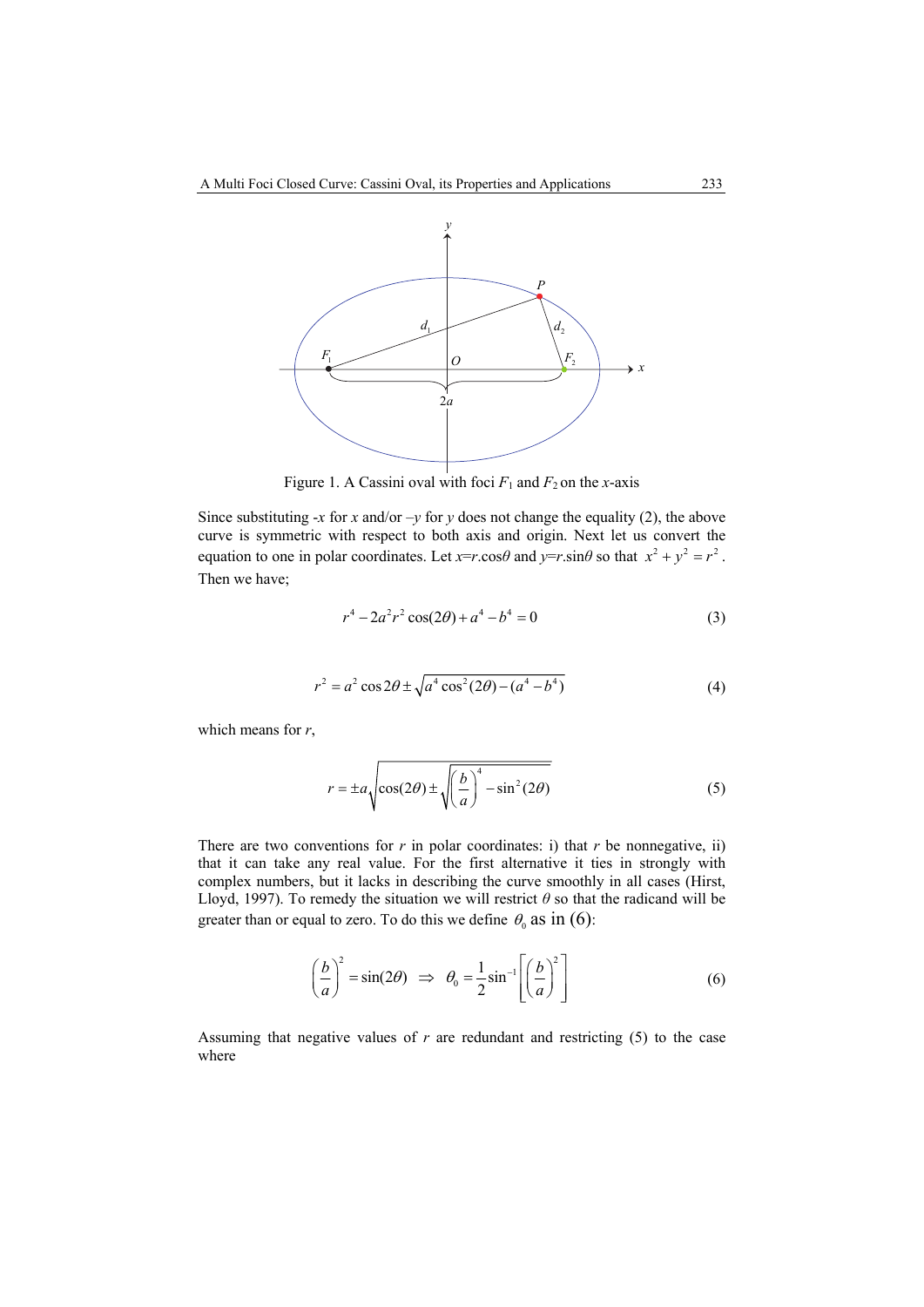$$
\theta \in [-\theta_0, \theta_0]
$$
 and  $\theta_0 = \frac{1}{2} \sin^{-1} \left[ \left( \frac{b}{a} \right)^2 \right].$ 

the parametric formula for the oval becomes:

$$
\sqrt{\frac{M}{2}}\left(\cos(\theta), \sin(\theta)\right) \tag{7}
$$

where *M* is;

$$
2a^2\cos(2\theta) + 2\sqrt{(-a^4 + b^4) + a^4(\cos(2\theta))^2}
$$
 (8)

with  $0 \le \theta \le 2\pi$  and  $a \le b$ . The parameterization only generates parts of the curve when *a*>*b*.

#### **2.2. Cassini Shapes**

The Cassini shape depends on the parameters *a* and *b* and is generally categorized by evaluating the ratio *a*/*b*. In Figure 2 are drawn Cassini ovals for fixed *a* on the left and fixed *b* on the right.



**Figure 2. A family of Cassini Ovals** 

The form of the ovals can be characterized as follows:

- For  $a/b \le \sqrt{2}/2$  the curve is a single loop that looks like an ellipse and intersects *x*-axis at  $x = \pm \sqrt{a^2 + b^2}$ .
- For  $\sqrt{2}/2 < a/b < 1$  the oval attains a dent on top and bottom (peanutshaped).
- When  $a/b=1$  the curve is a Lemniscate of Bernoulli (in Latin lemniscates means "*adorned with ribbons*") which has a point of self intersection. This shape passes through the origin has a shape similar to the  $\infty$  symbol.
- For  $a/b>1$  the curve splits into two mirror-imaged disjoint ovals and there are two additional real *x*-intercepts at  $x = \pm \sqrt{a^2 - b^2}$ .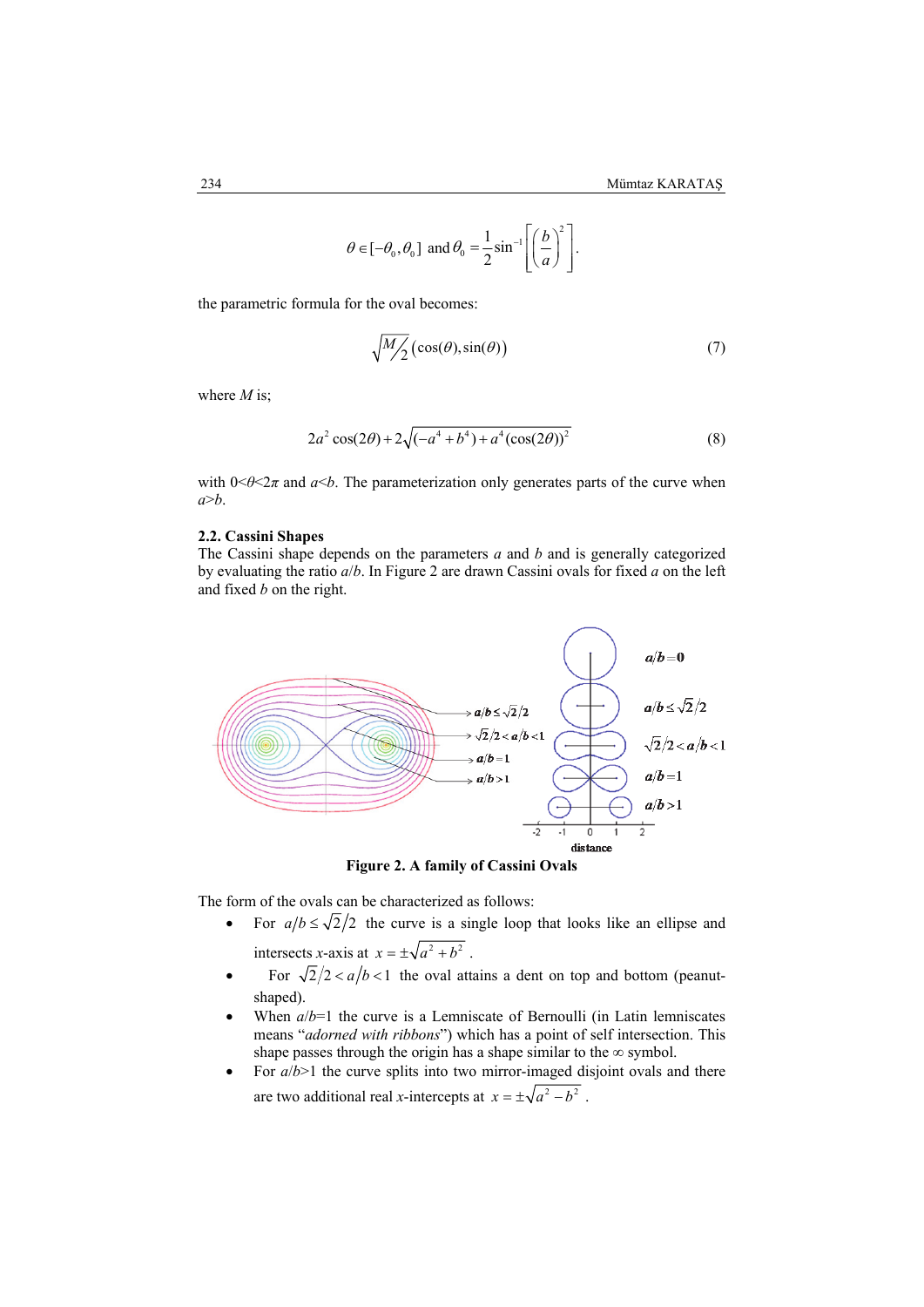In Figure 3 are the intersection points on *x*-axis for *a*/*b*<1 and *a*/*b*>1 cases. For the *a*/*b*>1 case, there are two additional real *x*-intercepts.



**Figure 3. Real** *x***-intercepts for** *a***/***b***<1 and** *a***/***b***>1 cases** 

Looking at Figure 2 and Figure 3 we can come up with some other useful properties of the Cassini ovals such as the least thickness,  $2\sqrt{b^2-a^2}$ , greatest thickness,  $b^2/a$ , and diameter,  $2\sqrt{a^2 + b^2}$ . One other property of a special case of Cassini oval, the Lemniscate of Bernoulli, is that the curve is also described by the equation;

$$
r^2 = a^2 \cos(2\theta) \tag{9}
$$

Equation (9) is defined for  $\theta \in [-\pi/4, \pi/4]$  and  $\theta \in [3\pi/4, 5\pi/4]$ .

#### **2.3. Area of a Cassini Oval**

The area of a Cassini oval,  $A<sub>C</sub>$ , can be reduced to a single numerical integration as follows. Since the oval is symmetric with respect to both axes we can compute  $A_C$ by multiplying the area of a quarter oval by four.

$$
A_C = \begin{cases} 4 \int_0^{\sqrt{a^2 + b^2}} f_C(x) dx & , a/b \le 1\\ \sqrt{a^2 + b^2} \\ 4 \int_{\sqrt{a^2 - b^2}}^{a^2 + b^2} f_C(x) dx & , a/b > 1 \end{cases}
$$
(10)

In the above equation we derive  $f_c(x)$  after solving (2) for *y* as follows:

$$
y = f_C(x) = \pm \sqrt{-a^2 - x^2 \pm \sqrt{4x^2 a^2 + b^4}}
$$
 (11)

To compute  $A_C$  one can also use the approximation (14) derived by (Willis, 2005). Willis uses polar coordinates (3) to express the area as follows:

$$
A_C = 2b^2 \int_0^{\pi/2} \left(1 - \frac{a^4}{b^4} \sin^2(2\theta)\right)^{1/2} d\theta \tag{12}
$$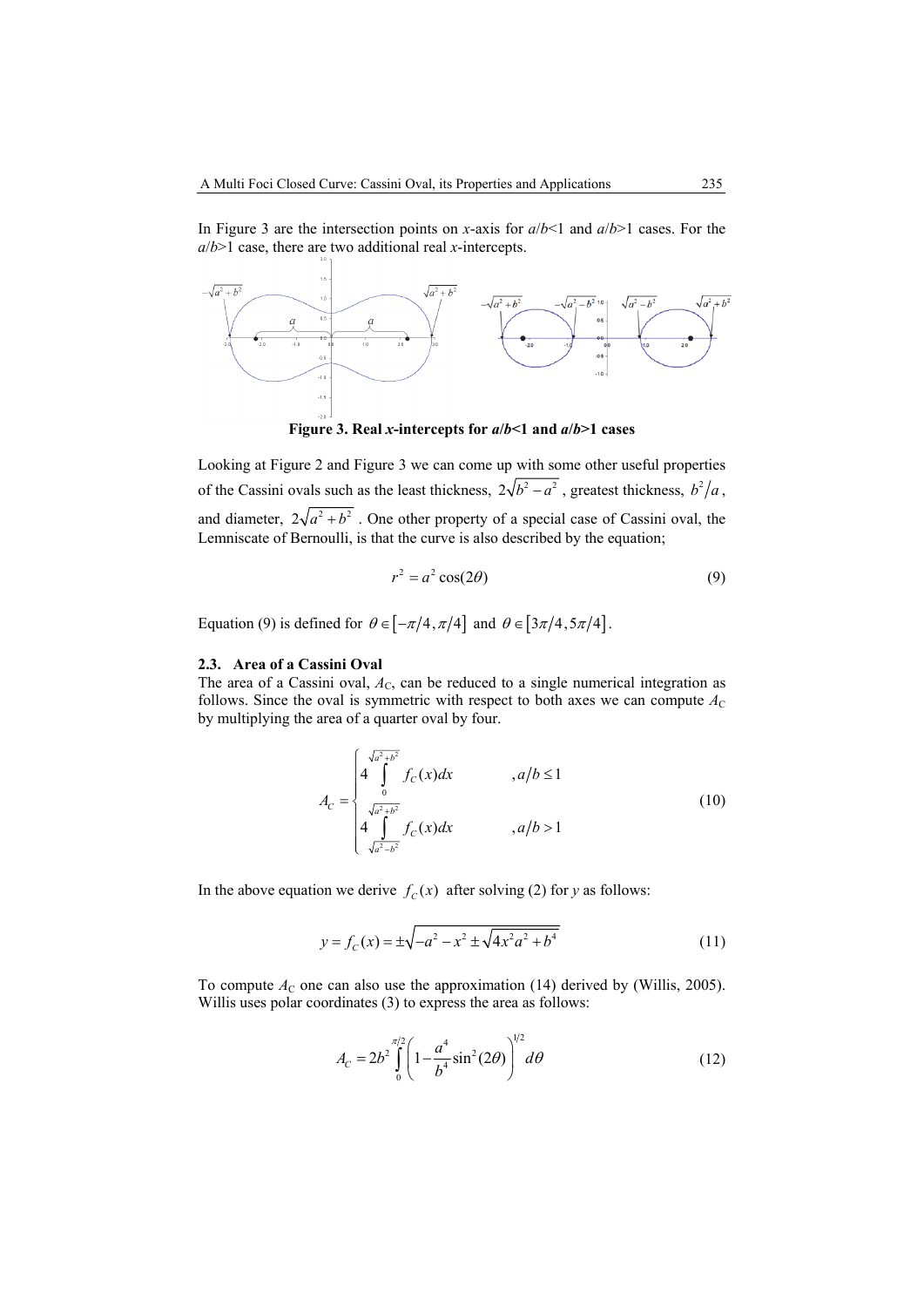Integrating (12) directly for  $a/b \le 1$  yields the first part of approximation (14). For the two-oval case where  $a/b > 1$  Willis modifies (12) by a substitution of variables

$$
\sin^2 \xi = \frac{a^4}{b^4} \sin^2(2\theta) ,
$$

thus the area within two ovals becomes,

$$
A_C = \frac{2b^4}{a^2} \int_0^{\pi/2} \left[ \cos^2 \xi \left( 1 - \frac{b^4}{a^4} \sin^2 \xi \right)^{-1/2} \right] d\xi \qquad , a/b > 1 \tag{13}
$$

And performing the integration yields the second part of approximation (14).

$$
A_C \approx \begin{cases} \pi b^2 \left( 1 - \frac{a^4}{4b^4} - \frac{3a^8}{64b^8} \right) & , a/b \le 1\\ \pi b^4 \left( 1 + \frac{b^4}{8a^4} + \frac{3b^8}{64a^8} + \frac{25b^{12}}{1024a^{12}} \right) & , a/b > 1 \end{cases}
$$
(14)

Another method of computing the area for  $a/b < 1$  is by using the elliptic integrals;

$$
A_C = a^2 + b^2 E \left(\frac{a^2}{b^2}\right) \tag{15}
$$

where  $E(x)$  is the complete elliptic integral of the second kind. By using (15) one can compute the area as  $2a^2$  for  $a/b=1$  when the curve is a lemniscate (Wolfram MathWorld, 2012).

Both the numerical integration (10) and the approximation (14) for  $A_C$  normalized with respect to the area of a circle with radius *b*,  $\pi b^2$  as a function of ratio *a*/*b* is plotted in Figure 4. The Willis equation (14) for the area seems to be a good approximation when compared to the actual area computed by the numerical integral.



**Figure 4. Normalized area of a Cassini oval with numerical integration and Willis approximation**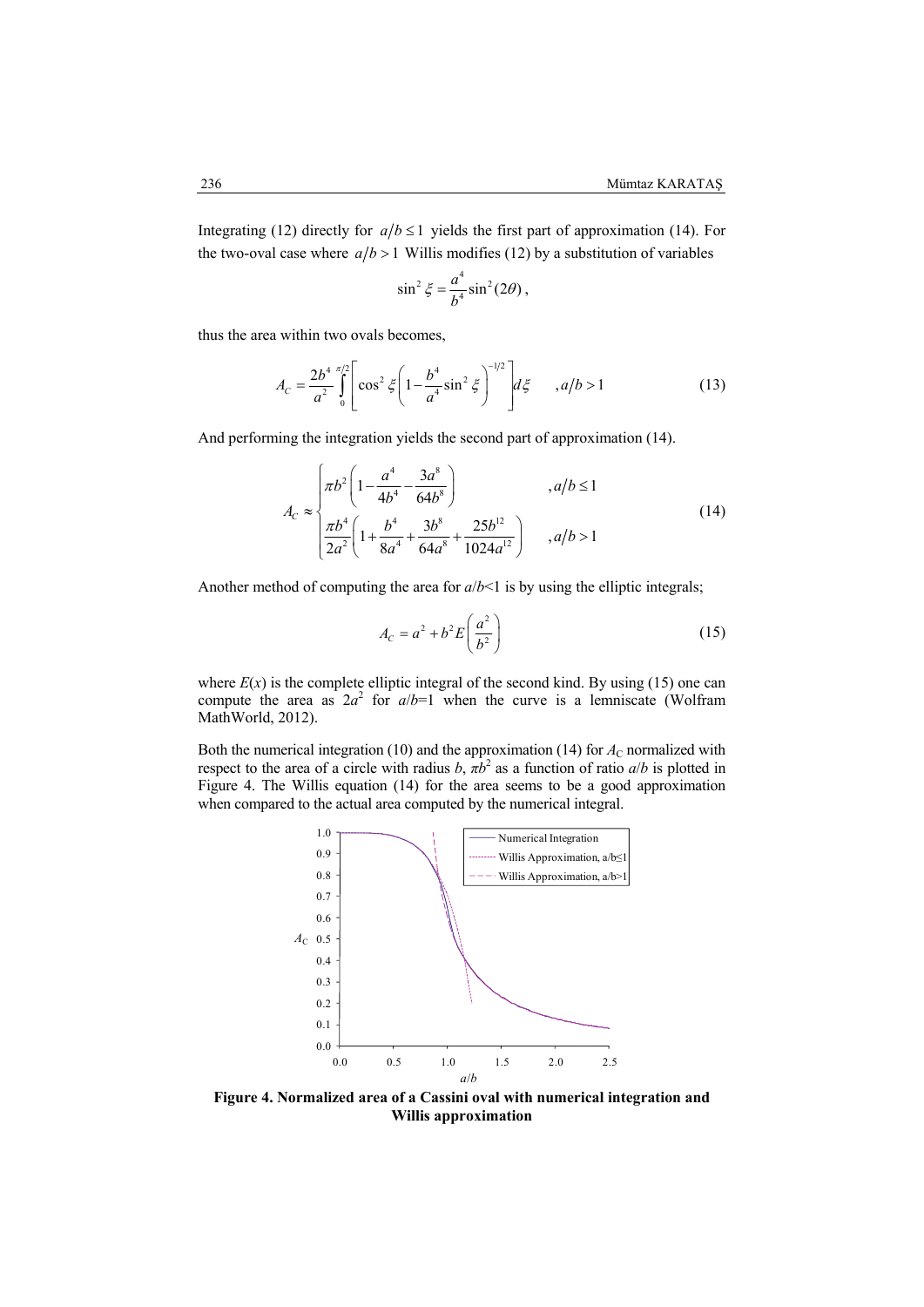#### **2.4. Perimeter of a Cassini Oval**

To compute the perimeter,  $P_c$ , of a Cassini oval, we follow a similar numerical integration approach and depending on the symmetry property we multiply the arc length of a quarter oval by four. To do that, we use the infinitesimal calculus theorem which computes the arc length, *S*, of a function  $f(x)$  between  $x = x_i$  and  $x = x_u$  limits by a single integration.

$$
S = \int_{x_i}^{x_u} \sqrt{1 + f'(x)} dx
$$
 (16)

Using equation (16),  $P_C$  is computed as;

$$
P_C = \begin{cases} 4 \int_0^{\sqrt{a^2 + b^2}} g_C(x) dx & , a/b \le 1 \\ \sqrt{a^2 + b^2} & , a/b > 1 \end{cases}
$$
 (17)

where

$$
g_C(x) = \sqrt{1 + [f'_C(x)]^2} = \sqrt{\frac{b^4(a^2 - \sqrt{4x^2a^2 + b^4})}{(4x^2a^2 + b^4)(a^2 + x^2 - \sqrt{4x^2a^2 + b^4})}}
$$
(18)

As an alternative to numerical integration, we derive  $P_C$  by hypergeometric functions based on the parameters displayed in Figure 5 and computations in (Matz, 1985) as follows.



**Figure 5. Cassini oval in Cartesian plane** 

In Figure 5 *OP=r* and  $\angle POD = \left(\frac{1}{2}\pi - \theta\right)$ . (Matz, 1985) uses using polar equations;  $4 \times 4$   $u^4$   $4 \times 4$   $4 \times 4$   $12$  $\cos 2\theta = \frac{(b^4 - a^4) - r^4}{2a^2r^2}, \therefore \sin 2\theta = \sqrt{\frac{4a^4r^4 - [(b^4 - a^4) - r^4]}{4a^4r^4}}$ 4  $a^4$   $(a d \lambda)^2$   $[(b^4, a^4) + b^4]$  $rac{d\theta}{dr} = \frac{(b^4 - a^4) + r^4}{2a^2r^2 \sin 2\theta}, \left(\frac{rd\theta}{dr}\right)^2 = \frac{[(b^4 - a^4) + r^4]^2}{4a^4r^4 - [(b^4 - a^4) - r^4]^2}$  $\theta = \frac{(b^4 - a^4) - r^4}{2a^2r^2}$ ,  $\therefore$  sin 2 $\theta = \sqrt{\frac{4a^4r^4 - [(b^4 - a^4) - a^4}{4a^4r^4}}$ *dr*  $2a^2r^2\sin 2\theta$ , *dr dr d*  $4a^4r^4 - [(b^4 - a^4) - r^4]$  $\theta$   $(b^4-a^4)+r^4$   $\theta$  $\therefore \frac{d\theta}{dr} = \frac{(b^4 - a^4) + r^4}{2a^2r^2\sin 2\theta}, \left(\frac{rd\theta}{dr}\right)^2 = \frac{[(b^4 - a^4) + r^4]}{4a^4r^4 - [(b^4 - a^4) - (b^4 - a^4)]}$ (19)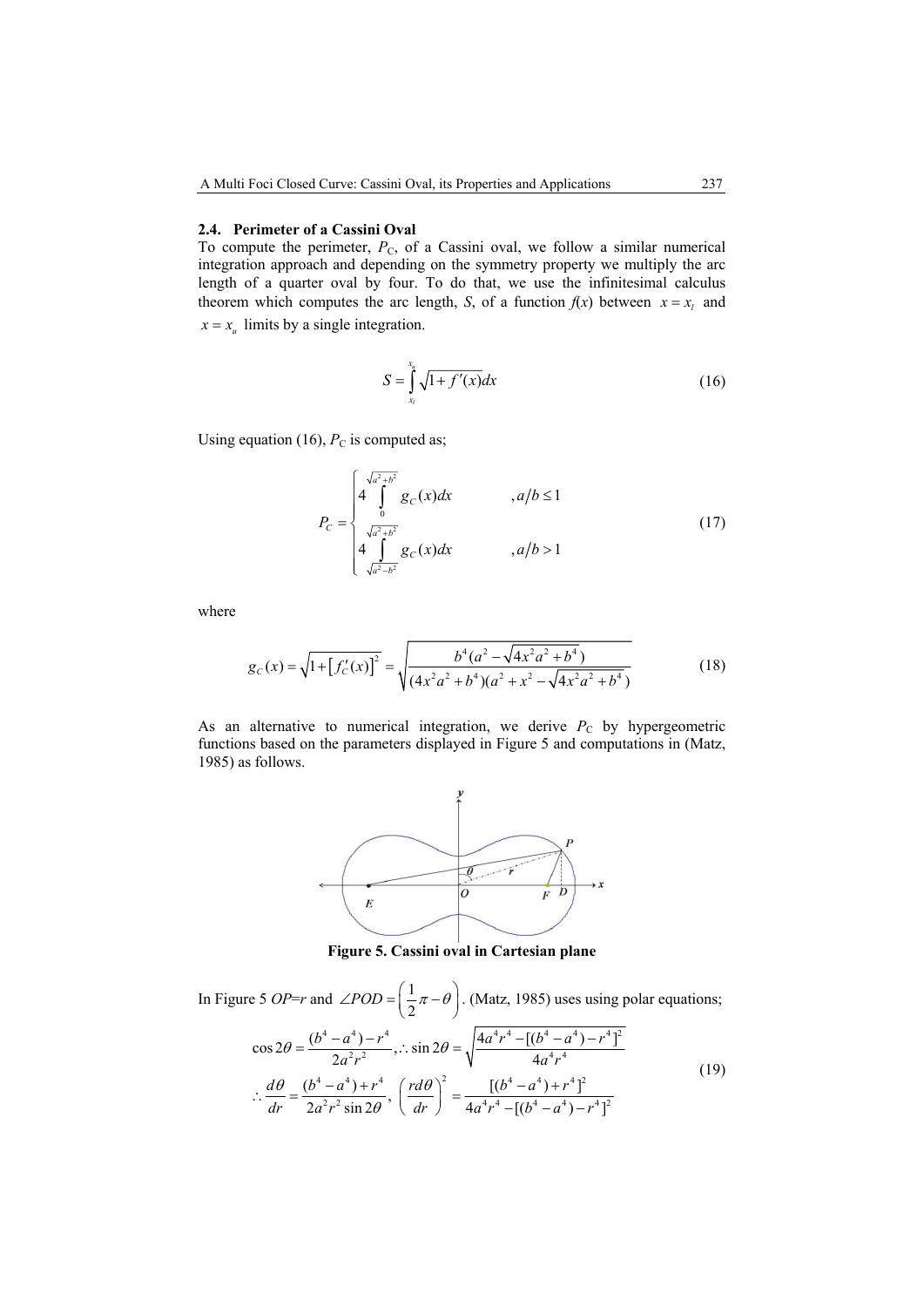and

$$
\theta = \frac{1}{2} \cos^{-1} \left( \frac{(b^4 - a^4) - r^4}{2a^2 r^2} \right) = \sin^{-1} \left( \frac{\sqrt{(a^2 + r^2)^2 - b^4}}{2ar} \right)
$$
(20)

Therefore when  $\theta=0$  it is true that  $r = \pm \sqrt{b^2 - a^2} = \pm c_1$  and for  $\theta=\pi/2$ ,  $r = \pm \sqrt{b^2 + a^2} = \pm c_2$ . From that point by using the symmetry property, (Matz, 1985) expresses  $P_C$  as:

$$
P_{C} = 4 \int_{c_{1}}^{c_{2}} \sqrt{\frac{4a^{4}r^{4} - \left[ (b^{4} - a^{4}) - r^{4} \right]^{2} + \left[ (b^{4} - a^{4}) + r^{4} \right]^{2}}{4a^{4}r^{4} - \left[ (b^{4} - a^{4}) - r^{4} \right]^{2}} dr}
$$
\n
$$
= 8b^{2} \int_{c_{1}}^{c_{2}} \frac{r^{2}}{\sqrt{\left[ (b^{2} + a^{2})^{2} - r^{4} \right] \left[ r^{4} - (b^{2} - a^{2})^{2} \right]}} dr
$$
\n(21)

restating,

$$
r^{4} = (b^{2} + a^{2})^{2} \cos^{2} \varphi + (b^{2} - a^{2})^{2} \sin^{2} \varphi
$$
 (22)

follows,

$$
\therefore r^2 dr = \frac{-2b^2 a^2 \sin \varphi \cos \varphi}{\left[ (b^2 + a^2)^2 \cos^2 \varphi + (b^2 - a^2)^2 \sin^2 \varphi \right]^{1/4}} d\varphi
$$
(23)

So equation (21) can be written by using (22) and (23) as follows (Matz, 1985):

$$
P_{C} = 4b^{2} \int_{0}^{\frac{1}{2}\pi} \frac{d\varphi}{(b^{2} + a^{2})^{2} - \left[ (b^{2} + a^{2})^{2} - (b^{2} - a^{2})^{2} \sin^{2} \varphi \right]^{1/4}}
$$
  
= 
$$
\frac{4b^{2}}{\sqrt{b^{2} + a^{2}}} \int_{0}^{\frac{1}{2}\pi} \frac{d\varphi}{\left[ 1 - b^{2} \sin^{2} \varphi \right]^{1/4}}
$$
(24)

At this point we can express  $P_C$  by using hypergeometric functions as:

$$
P_c = 2\pi b.\Lambda(a,b) \tag{25}
$$

and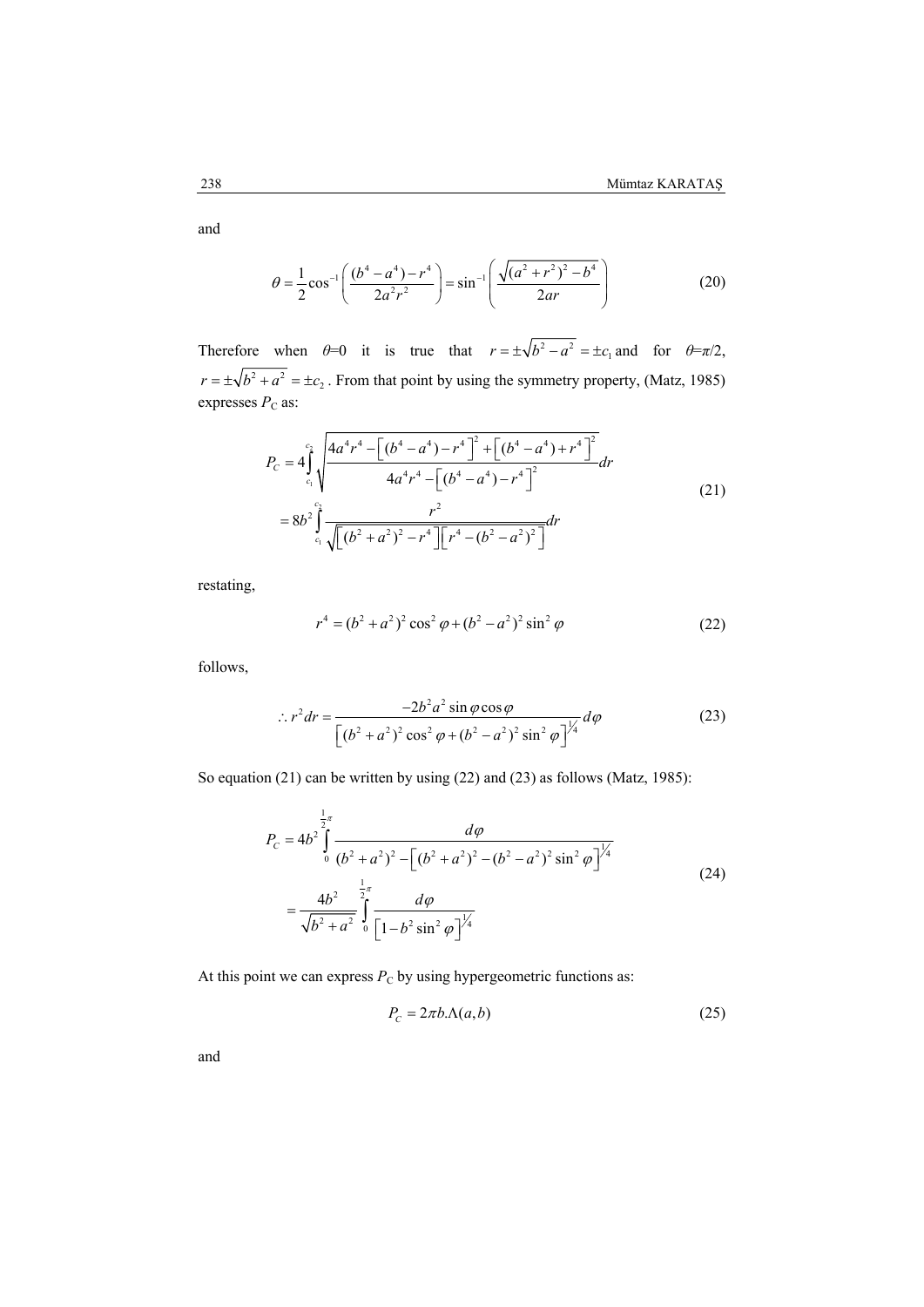$$
\Lambda(a,b) = \frac{{}_2\text{H}_1\left(\frac{1}{4},\frac{1}{2},1,\varepsilon\right)}{4\sqrt{1 + (a/b)^2}}
$$
(26)

where  $_2H_1\left(\frac{1}{4},\frac{1}{2},1,\varepsilon\right)$  $H_1\left(\frac{1}{4}, \frac{1}{2}, 1, \varepsilon\right)$  is a Gauss-Hypergeometric function with parameters  $\alpha = \frac{1}{4}$ ,

$$
\beta = \frac{1}{2}
$$
,  $\gamma = 1$  and  $\varepsilon = \frac{2(a/b)}{1 + (a/b)^2}$ .

In the literature there are three approximations for  $P_C$  all derived in (Matz, 1985). Stating these approximations, in this study we display the best approximation that is derived by Taylor series in equation (27).

$$
P_C \cong 2\pi \sqrt{\left(\frac{b^4}{b^2 + a^2}\right) \left[1 + \frac{\rho^2}{8} + \frac{15\rho^4}{256} + \frac{75\rho^6}{2048} + \text{etc.}\right]}
$$
(27)

where  $\rho^2 = \frac{4b^2a^2}{(b^2 + a^2)^2}$ 4  $(b^2 + a^2)$  $\rho^2 = \frac{4b^2a^2}{(b^2+a^2)^2}$ .

The second approximation by (Matz, 1985) is:

$$
P_{c} \approx 2\left(\frac{\sqrt{\left[b^{4}(b^{2}-a^{2})+(b^{2}+a^{2})(2a^{2}-b^{2})^{2}\right]}}{b^{2}}\right)\cdot\sqrt{\left(\frac{(b^{2}+a^{2})}{(b^{2}-a^{2})}\right)} + \frac{b^{2}\sqrt{(b^{2}-a^{2})}}{2a^{2}-b^{2}}
$$
  
.log
$$
\left(\frac{\left[(2a^{2}-b^{2})\sqrt{(b^{2}+a^{2})}}{+\sqrt{\left[b^{4}(b^{2}-a^{2})+(b^{2}+a^{2})(2a^{2}-b^{2})^{2}\right]}}\right)}{b^{2}\sqrt{(b^{2}-a^{2})}}\right)
$$
(28)

The third and final Matz approximation is by means of elliptic functions. The expression for the perimeter for *a*/*b*<1 (Matz, 1985) is:

$$
P_c \approx 2\pi b \left\{ 1 + \sum \left\{ \left( \frac{1.3.5.7 \dots (2n-1)}{2.4.6.8 \dots .2n} \right)^2 \cdot \left[ \sqrt{\left( 1 + \frac{a^2}{b^2} \right) - \left( 1 - \frac{a^2}{b^2} \right) \right]^2} \right\} \right\}
$$
(29)

for  $a/b=1$ ,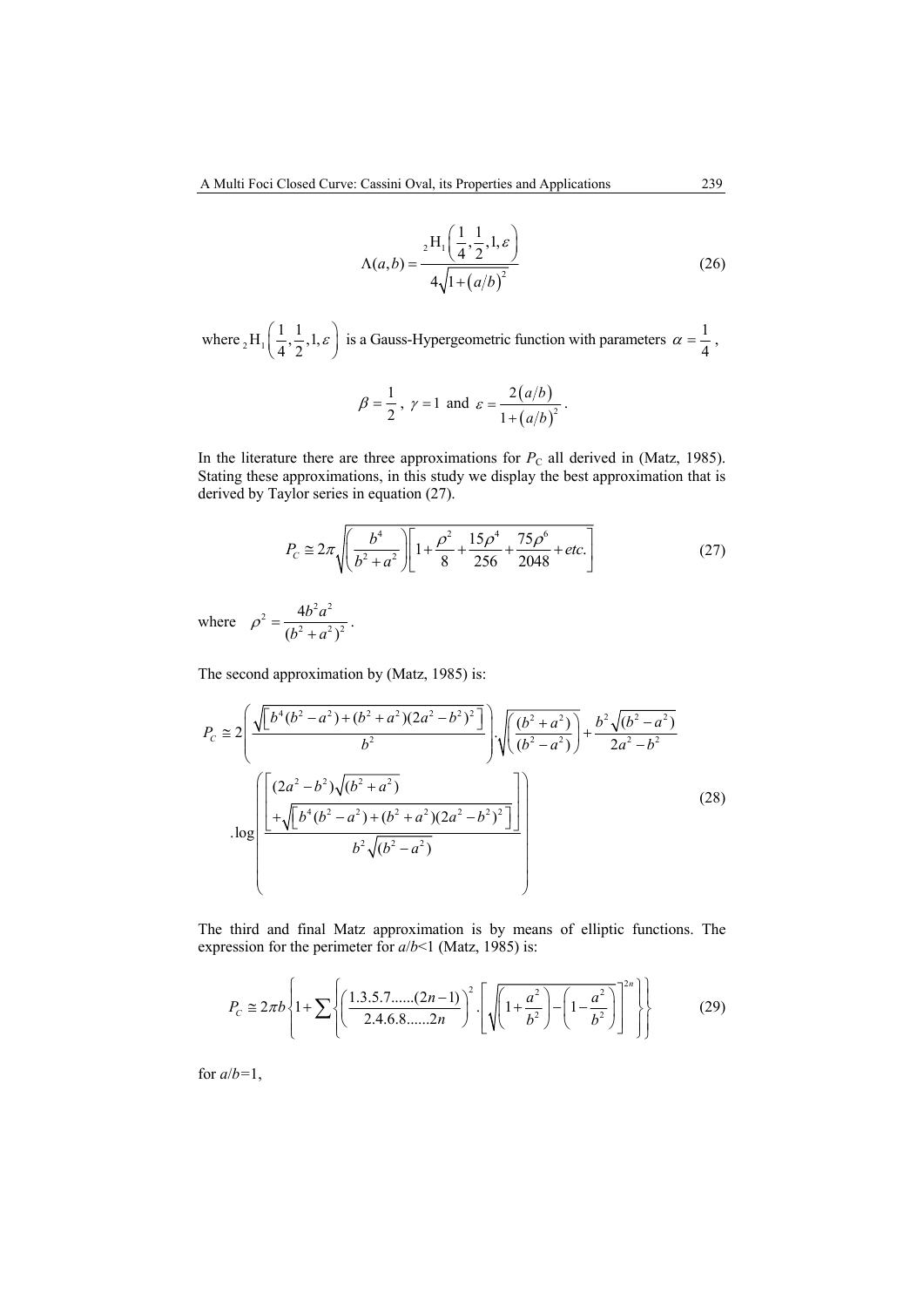$$
P_C \cong 2\pi a \left[ 1 + \sum \left( \frac{1.3.5.7 \dots (2n-1)}{2.4.6.8 \dots 2n} \right)^2 . 2^n \right]
$$
 (30)

and for *a*/*b>*1 the equation becomes:

$$
P_c \cong 2\pi a \left(\frac{b}{a}\right)^2 \left\{ 1 + \sum \left[ \left(\frac{1.3.5.7 \dots (2n-1)}{2.4.6.8 \dots 2n} \right)^2 \left[ \sqrt{\left(1 + \frac{b^2}{a^2}\right) - \left(1 - \frac{b^2}{a^2}\right)} \right] \right\}
$$
(31)

Both the numerical integration (17) and the first Matz approximation (27) for  $P_C$ normalized with respect to the perimeter of a circle with radius *b*, 2*πb* as a function of ratio *a*/*b* is plotted in Figure 6. The actual normalized perimeter of a Cassini oval computed by numerical integration or hypergeometric functions gains a dent when *a*/*b*=1 and decreases as *a*/*b* ratio increases. The first Matz approximation seems to be a good approximation when *a*/*b* ratio is close to 0 and for *a*/*b*>2.



Also in (Willis, 2008) approximations for the area of a Cassini oval are given as in Table 1. If we call  $R_{R(max)}$  and  $R_{R(min)}$  as the maximum and minimum distances that can be drawn from a foci to the border of an oval respectively; they are computed with the following formulae.

| таріс татіса ани маленін різвисся от а саязні Отан |           |                                                |                               |                                 |  |  |  |  |
|----------------------------------------------------|-----------|------------------------------------------------|-------------------------------|---------------------------------|--|--|--|--|
| Case                                               | Distance  | Area (of one oval)                             | $R_{\rm R(max)}$              | $R_{\rm R(min)}$                |  |  |  |  |
| Circle                                             |           |                                                |                               |                                 |  |  |  |  |
| One<br>oval                                        | $\leq$ 2b | $\sim \pi \left(b^2 - (2a)^4 / (64b)^2\right)$ | $(a^2+b^2)^{\frac{1}{2}} + a$ | $(a^{2}+b^{2})^{\frac{1}{2}}-a$ |  |  |  |  |
| Two                                                | > 2b      | $\sim \pi b^2 \left[ b^2 / (2a)^2 \right]$     | $a-(a^2-b^2)^{\frac{1}{2}}$   | $(a^{2}+b^{2})^{\frac{1}{2}}-a$ |  |  |  |  |
| ovals                                              | $>$ 3b    | $\sim \pi b^2 \left[ b^2 / (2a)^2 \right]$     | $\sim b^2/(2a)$               | $\sim b^2/(2a)$                 |  |  |  |  |

**Table 1. Area and Max/Min Distances of a Cassini Oval**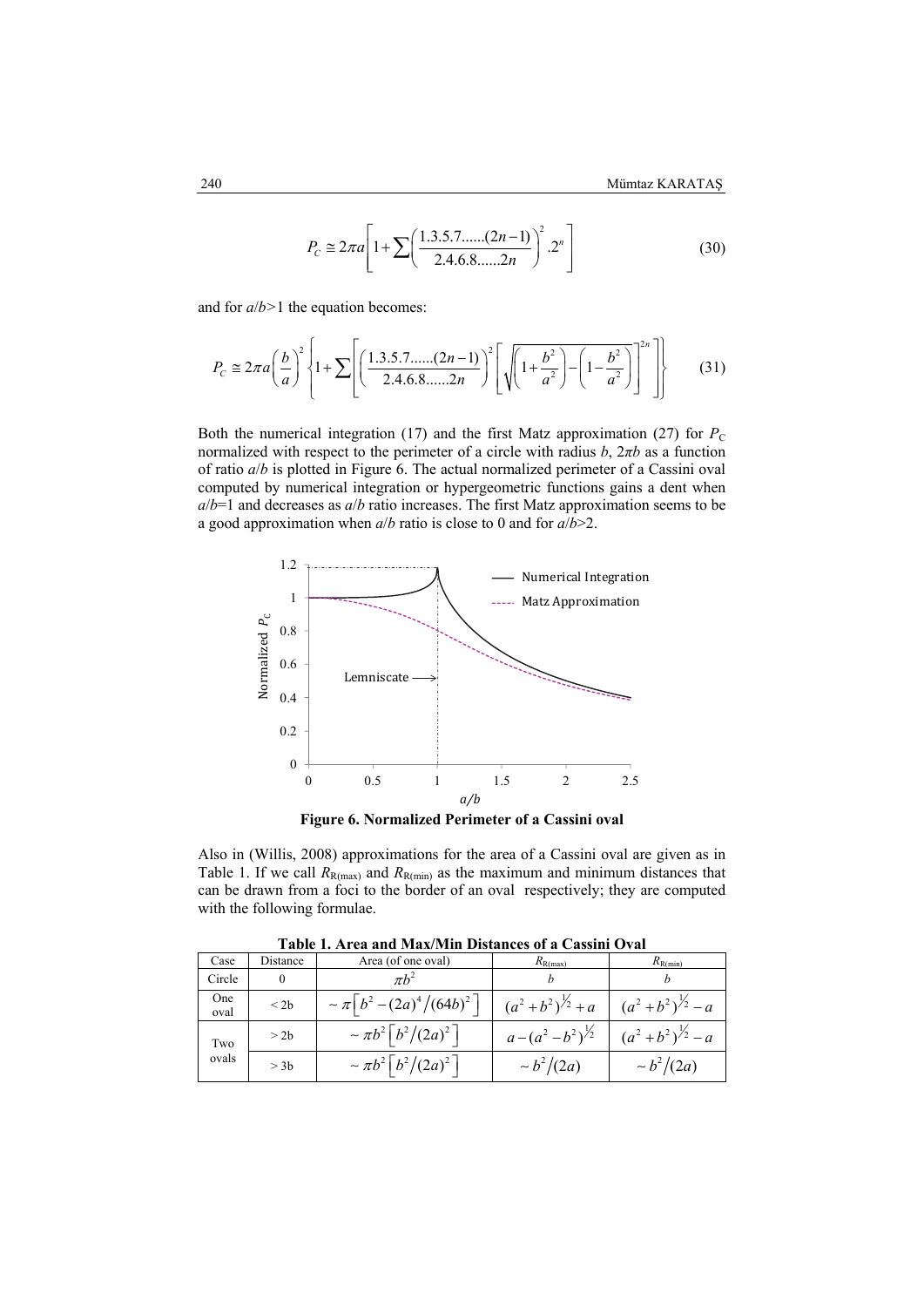

**Figure 7. Normalized area and perimeter of a Cassini oval** 

Figure 7 is the plot of normalized values of both  $A_C$  and  $P_C$  with respect to the ratio  $a/b$ . Note that the area gets its largest value when the oval is a regular circle  $(a/b=0)$ and gets a sudden decrease at around *a*/*b*=1 whereas the perimeter gets its largest value for *a*/*b*=1 and an increase in *a*/*b* accompanies a decrease both in the area and the perimeter. Therefore it can be inferred that in applications where the area or the perimeter of the oval is to be maximized, setting the *a*/*b* ratio at its relevant value as 0 and 1 respectively would be the optimal choice.

#### **2.5. The Convex Hull and Interior Cover of a Cassini Oval**

Let's call  $C^c$  the convex hull of a Cassini oval and  $C^i$  the internal cover realized by a closed elastic string drawn about the two foci  $F_1$  and  $F_2$  and crossing over at a point *O* placed between them as in Figure 8. If  $P_c^e$  and  $P_c^i$  denote the perimeters of  $C^e$ and *C*<sup> $\cdot$ </sup> respectively, it is obvious that  $P_c^e$  will be equal to  $P_c$  for  $a/b < \sqrt{2}/2$  and *C*<sup>i</sup> is 0 for  $a/b < 1$ . Using information in Figure 8 we can compute  $P_c^e$  for  $a/b > \sqrt{2}/2$ as follows:

$$
P_C^e = 4\left(\left|\overline{AB}\right| + \left|\overline{BC}\right|\right) = 4\left(\frac{\sqrt{-b^4 + 4a^4}}{2a} + \frac{\sqrt{a^2 + b^2}}{\frac{1}{2}\frac{\sqrt{-b^4 + 4a^4}}{a}}g_C(x)dx\right)
$$
(32)

and for *a*/*b*>1 we have;

$$
P_{C}^{i} = 4\left(\left|\overline{OD}\right| + \left|\overline{DC}\right|\right)
$$
\n
$$
= 4\left(\sqrt{-a^{2} + \sqrt{2a^{4} - b^{4} + 2\sqrt{a^{4}(a^{4} - b^{4})}}}\right) + \frac{\sqrt{a^{2} + b^{2}}}{\frac{1}{2}\sqrt{2a^{4} - 2b^{4} + 2\sqrt{a^{8} - b^{4}a^{4}}}} g_{C}(x)dx\right)
$$
\n(33)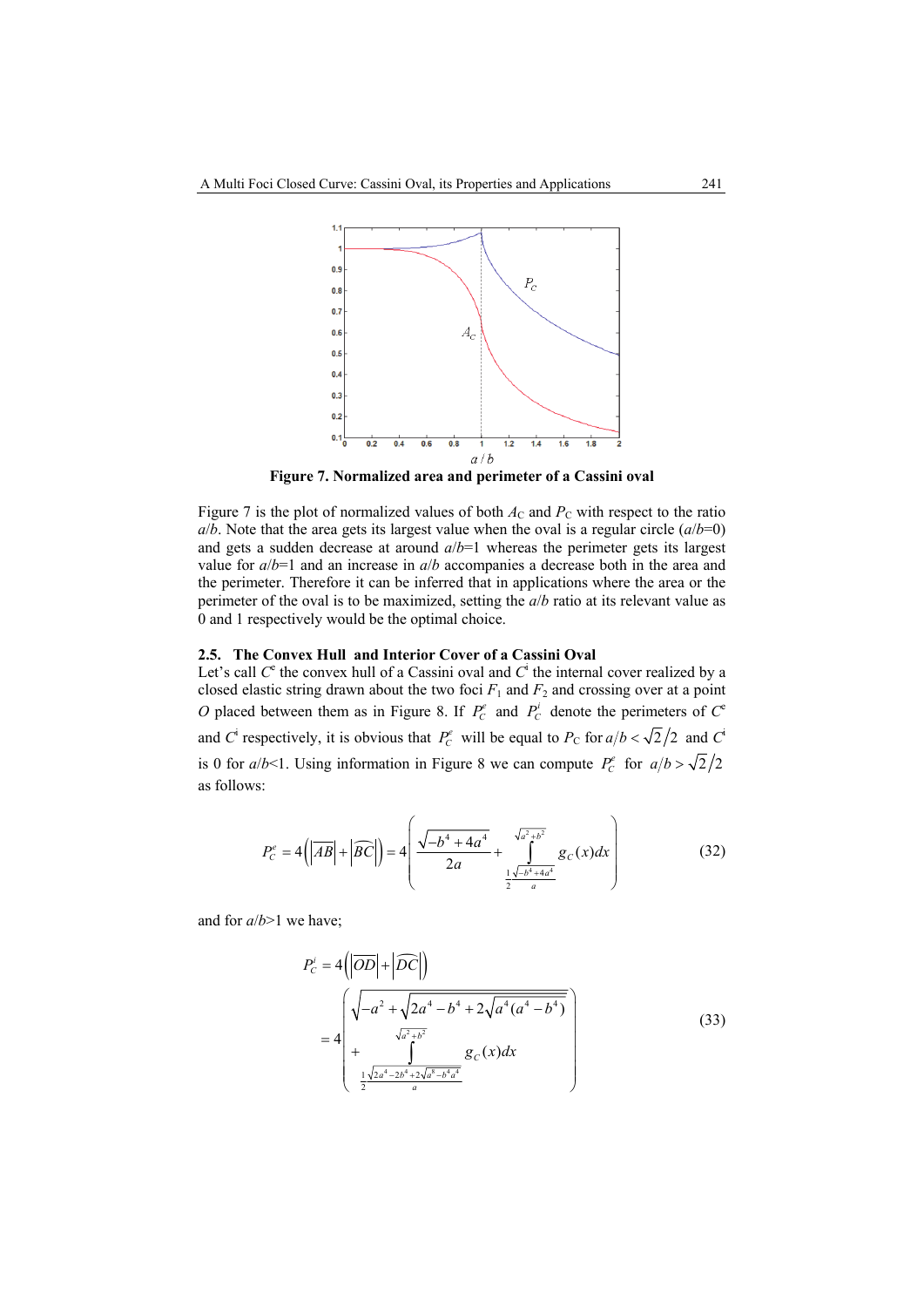

**Figure 8. Intersection points of a Cassini oval on** *x***-axis** 

#### **2.6. Cassini Ovals as Sections of a Torus:**

If we rotate the two-dimensional Cassini oval when  $\sqrt{2}/2 < a/b < 1$  around the vertical axis we get a three-dimensional shape of an oblate discsphere with a concavity on the top and bottom as seen in Figure 9.



**Figure 9. Example of an oblate discsphere generated by rotating the Cassini oval on the left** 

By changing the parameters *a* and *b* we get different shapes having different diameter, thickness and concavity. However since those parameters are not directly related with the thickness or diameter the influence is an indirect one, therefore introducing a new parameter  $c$  we get a better flexibility for changing the three dimensional shape (Angelov, Mladenov, 2000).



 **Figure 10. Examples of oblate discspheres for various** *a***,** *b* **and** *c* **parameters.** 

Let *c* be the radius of the generating circle. Let *d* be the distance from the center of the tube to directrix of the torus. The intersection of a plane *p* distant from the torus' directrix is a Cassinian oval, with  $a=d$  and  $b^2 = \sqrt{4}dp$ . One thing we realize is that for Cassini oval with large constant  $b^2$ , the curve approaches a circle, and the corresponding torus is one such that the tube radius is larger than the center to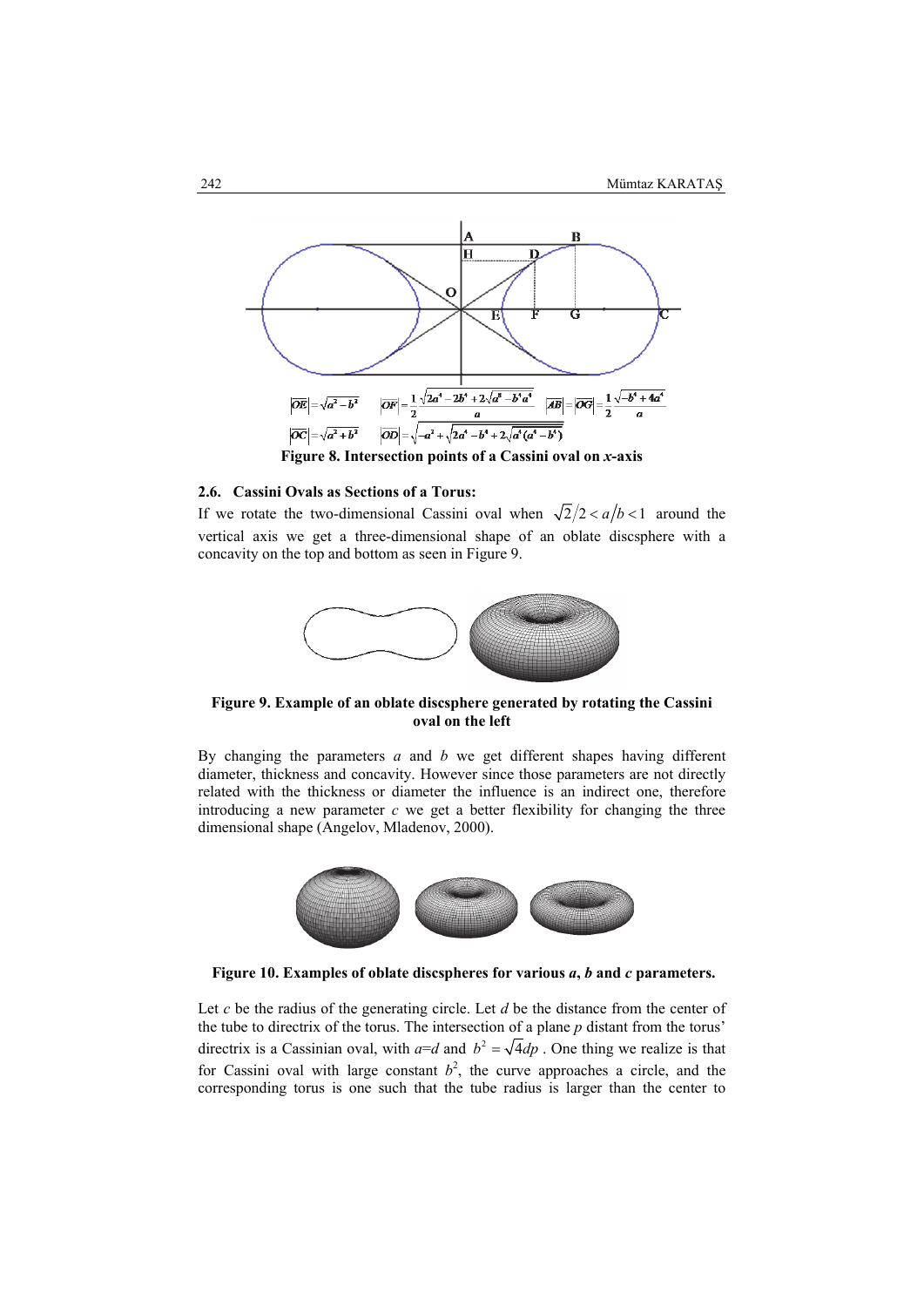directix. That is a self intersecting torus without the hole which approaches to a sphere. **Table 2. Various approximations of a Cassini torus** 

|  | <b>Table 2. Various approximations of a Cassini torus</b> |  |  |
|--|-----------------------------------------------------------|--|--|
|  |                                                           |  |  |

| Quantity                 | Approximation                                                      |
|--------------------------|--------------------------------------------------------------------|
| Volume                   | $V_c(\psi) = (2.88 - 1.7\psi)\psi$                                 |
| Surface Area             | $A_{s}(\psi) = \frac{2.88 - 1.7\psi}{2.82 - 1.98\psi}$             |
| Area of Cross<br>Section | $A_{CS}(\psi) = \frac{1.05 - 0.94\psi}{1 - 0.83\psi}$              |
| Elastic Free<br>Energy   | $U(\psi) = \frac{151.3 - 148.23\psi}{10 - 17.21\psi + 7.25\psi^2}$ |
| Volume/Area              | $\frac{V_c(\psi)}{A_c(\psi)} = (2.82 - 1.98\psi)\overline{\psi}$   |

In (Angelov, Mladenov, 2000) some useful measures of a Torus is approximated with an error of 1%. The approximated formulae in Table 2 is valid for the range

$$
\psi\in\left[\frac{1}{\sqrt{2}},1\right]
$$

where  $\psi = a/b$ . In Table 2  $V_C$  is the volume,  $A_S$  is the surface area,  $A_{CS}$  is the cross section area and *U* is the elastic free energy of a torus (Angelov, Mladenov, 2000).

#### **3. Applications**

Cassinian curves are also utilized in various scientific applications such as nuclear physics, biosciences, acoustics, etc. Besides being a model for the orbit of planets, the multi foci closed curve, Cassini ovals, add new dimensions to analytical geometry (coordinate geometry) and other subjects related to mathematics beyond the prevailing concept of ellipse (Khilji, 2004). The unique geometrical properties that are discussed in the previous chapter are used for both military and commercial purposes. A few examples are; new generation bistatic radar and sonar systems, modeling human red blood cells, simulating light scattering, modeling textile fabric, modeling population growths, etc. that are discussed in detail below.

Military systems such as radars and sonars are the areas that the ovals are applied with a remarkable success. Radar and sonar systems are categorized as monostatic, bistatic and multistatic systems. A monostatic system is composed of a transmitter and a receiver located at the same place or in the same body. Radars originally made for monostatic use could be added a bistatic or multistatic mode by adding additional receivers spread out in the terrain as illustrated in Figure 11 or a set of netted radars could all operate in both mono and bistatic modes, adding increased complexity but also possibilities for better overall performance (Johnsen, Olsen, 2006). Similarly a multistatic sonar network consists of multiple sonar sources and receivers distributed over the surveillance area. Transmissions from one or more sources may be processed by one or more receivers to produce increased numbers of sonar echo contacts. Furthermore, this increased number of contacts comes from diverse source-receiver geometries and environmental conditions (Coraluppi,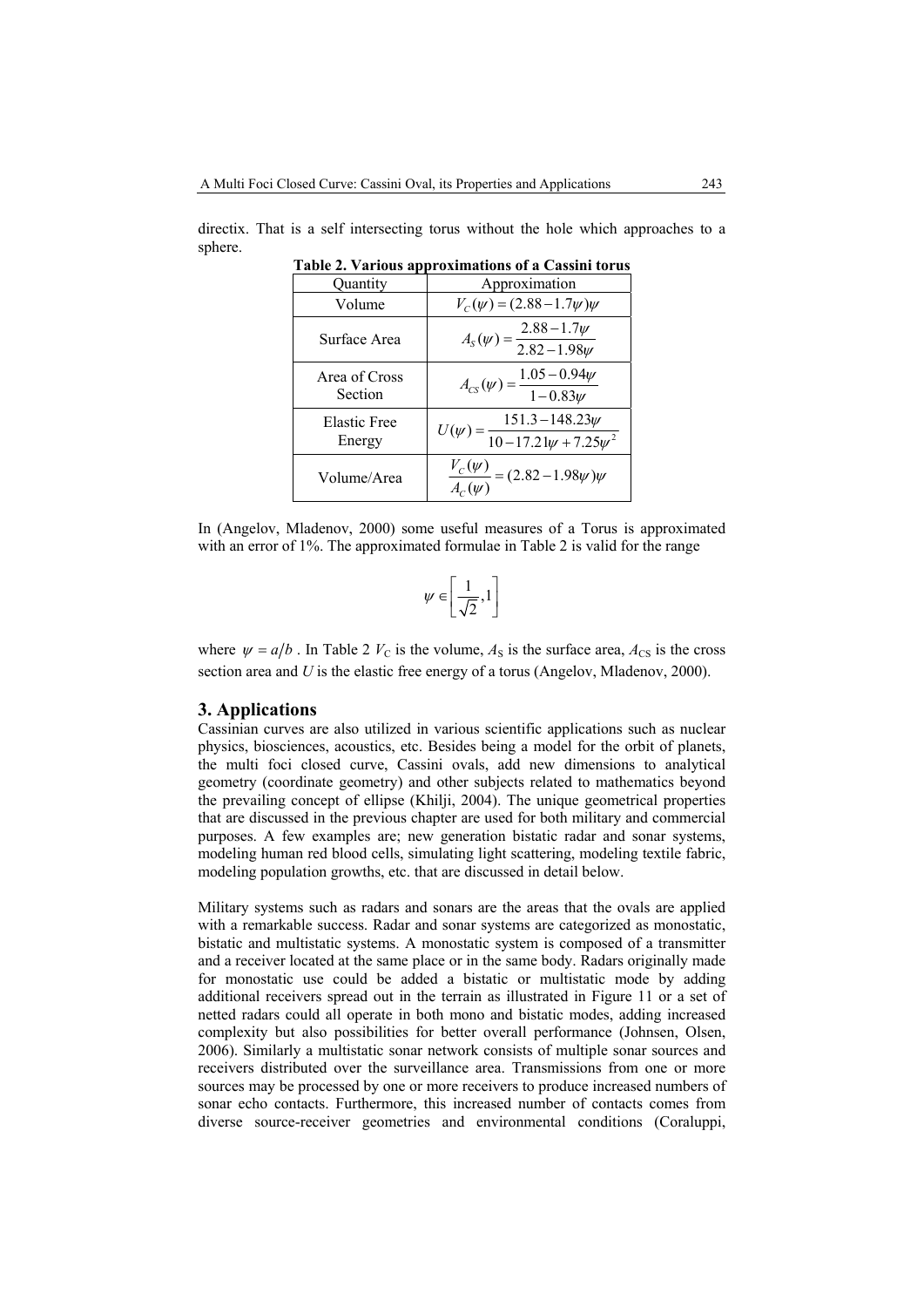Grimmett, 2003). Introducing the bistatic and multistatic concept, arises the problem of determining the effectiveness of such systems and utilizing the sensors for maximal coverage or probability of detection. Both in bi and multistatic radar and sonar systems the shape of the detection zone of the system is modeled with the interior of Cassini ovals (Cox, 1989) where the source, receiver and the target forms a bistatic triangle. Hence, to answer the questions mentioned here the geometrical properties such as the area, perimeter, convex hull, etc. are taken into consideration as in (Karataş, 2012) where the multistatic underwater sensor fields are optimized based on the shape and area of the ovals. Random fields of multistatic sensors are analyzed in (Washburn, 2010).

In nuclear science the theory suggests that the electron orbit will vary with the changes in the shape of the nucleus. It clubs the two great concepts; the concept of classical physics, an electron behaves as a particle and moves in standard orbits around the nucleus; and the concept of quantum mechanics which indicates the wave property of the electron and also the probability of the electron clouds (Beiser, 1997). Multi foci curve can be defined as a group curve in which the electron moves with a group velocity in the orbit. At that point the Cassini ovals are used to model the orbit of the electrons almost with no error (Beiser, 1997). In (Pashkevich, 1971) it is proved that the shape of the nucleus in the zeroth-order approximation is modeled with the Cassinian ovals, the deviation being expanded in a series of Legendre polynomials. As another example to nuclear science, in (Allen, Grove, Zanche, 2002) the cross-sectional area of a nuclear magnetic resonance coil that used to induce electrically conductive coil is modeled as a Cassini oval. Moreover, the coil induces a cylindrical body in the shape of a Cassini oval and a conducting shield with a cross sectional area substantially in the shape of another Cassini oval is formed around the cylindrical body.



**Figure 11. Multistatic sensor network coverage defined by two Cassini ovals** 

An individual application in physics, Cassini ovals are a good fit for the simulation of light scattering by small particles. Although there are a great variety of methods to simulate the scattering which have been developed over the years the nullfield method with discrete sources is applied to analysis of light scattering by biconcave Cassini-like particles, which can be described as oblate discspheres with central concavities on their top and bottom (Angelov, Mladenov 2000). The appropriate mathematical description of the concave particle shapes that are used to simulate the light scattering is easily done by Cassini ovals. This kind of presentation is also used to approximate the shape of the human red blood cell as in (Angelov, Mladenov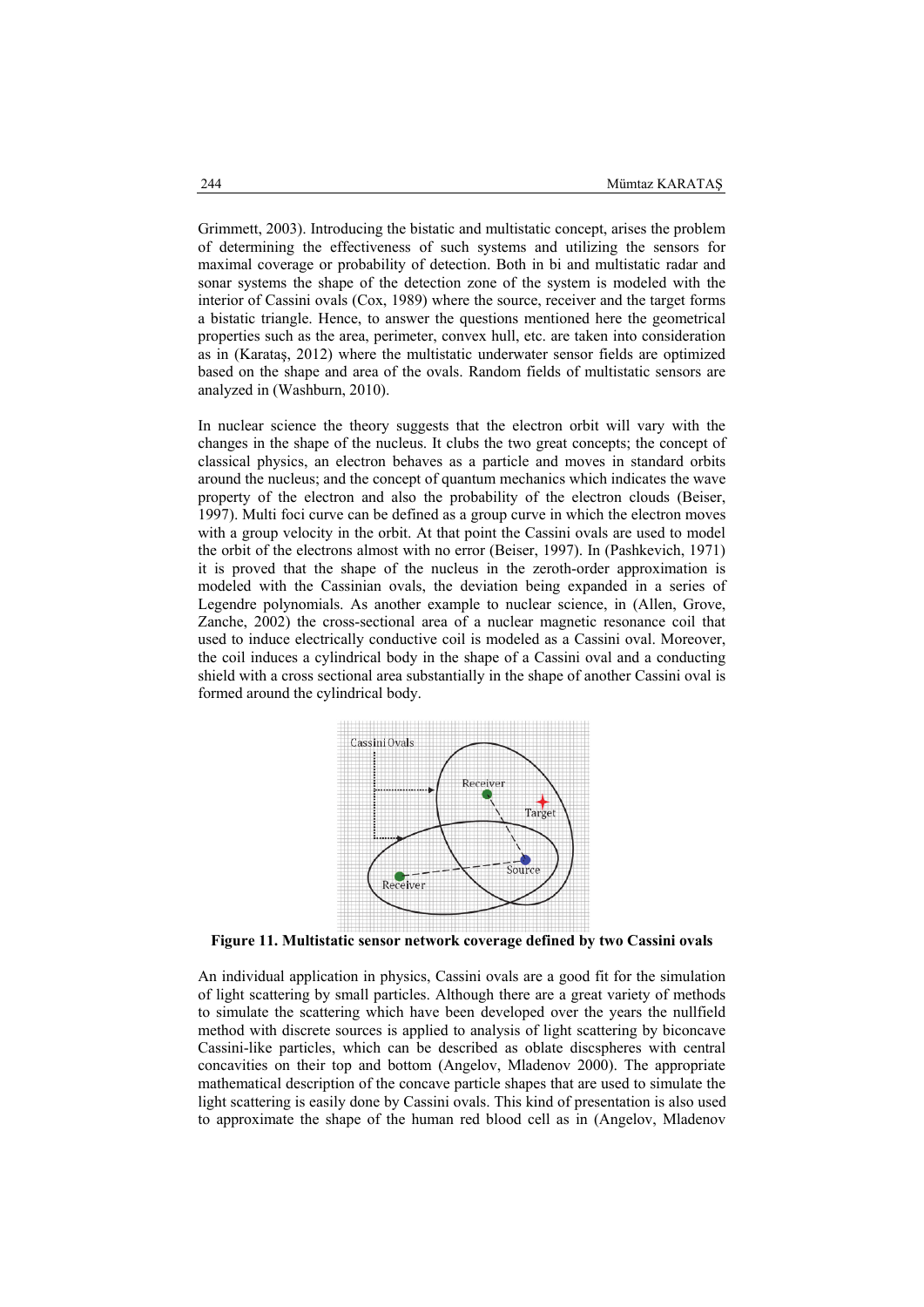2000; Mazeron, Muller, 1998; Di Biasio, Cametti, 2005) which is an exceptional application of the ovals in biology. Within such ovals the shape and volume changes in the red blood cells are modeled with negligible deviation and high confidence. Since Cassini ovals can be described as three parameters *a*, *b* and *c*, they can be easily implemented into computer algorithms, in Cartesian as well as polar coordinates to model the three-dimensional red blood cells and the properties pertinent to the ovals as sections of torus.

Cassinian ovals are also used to model evolutionary processes such as morphogenetic sequences (Koenderink, 1990) as well as to model the sub-atomic level and electro-magnetic activity in the case of wires of equal current and direction (Guangxi, Ximing, 1989).

In the report (Ryan, Verderaime, 1993) concerning the optimization of the fuel tanks used in Marshall Space Flight Center it is stated that "Tank end closures are usually elliptically shaped, but may not be the best configuration for performance and cost. The lox and fuel tank forward domes are designed primarily for internal pressure. Cassinian domes may provide as much volume as an ellipse in a shorter length and with less discontinuity at the edges for a total vehicle net weight saving." which is a good example of the miraculous shape of the ovals that is the best fit for fuel tanks. In (Daukantiene, Papreckiene, Gutauskas, 2003), the behavior of woven and knitted fabrics while pulling a disc-shaped specimen through a round hole of an experimental stand is analyzed by using some mathematical simulation models that are formed for this complicated process of textile deformation. At the end of the analysis of computational and experimental results it is shown that the best results are achieved by using models of the Cassini oval which have the sufficient precision and best reliability.

The ovals are also used as a model of population distribution between two regions where the spatial structures of population distribution are given. Such an example is in (Zong, Yang, Ma, Xue, 2009) where growth of population between the two metropolitan cities, Beijing and Tianjin of China which is a distinct dual-nuclei metropolitan area in the world, is modeled by the *a*/*b* characteristic index of Cassini ovals. In the study when *a*/*b*>1, the population density is more than 3000 persons/km<sup>2</sup>. When  $a/b=1$ , the population density is about 3000 persons/km<sup>2</sup>. For  $\sqrt{2}/2 < a/b < 1$ , the density is between 500-3000 persons/km<sup>2</sup> and so on. The results show that owing to the combined action and influence of the regional dual-nuclei, the population distribution of Beijing-Tianjin region is in accord with Cassini model significantly.

A hash function is any algorithm or subroutine that maps large data sets of variable length, called keys, to smaller data sets of a fixed length (Hash function, 2012). In (Rusinol, Llados 2008) it is described how the hash function is formulated to be able to describe shapes in terms of the Cassinian ovals parameters, *a* and *b*, and how these parameters are used as indexing keys. The presented method aims to index large documents contained in large databases by the graphical symbols appearing in it by means of a hash table.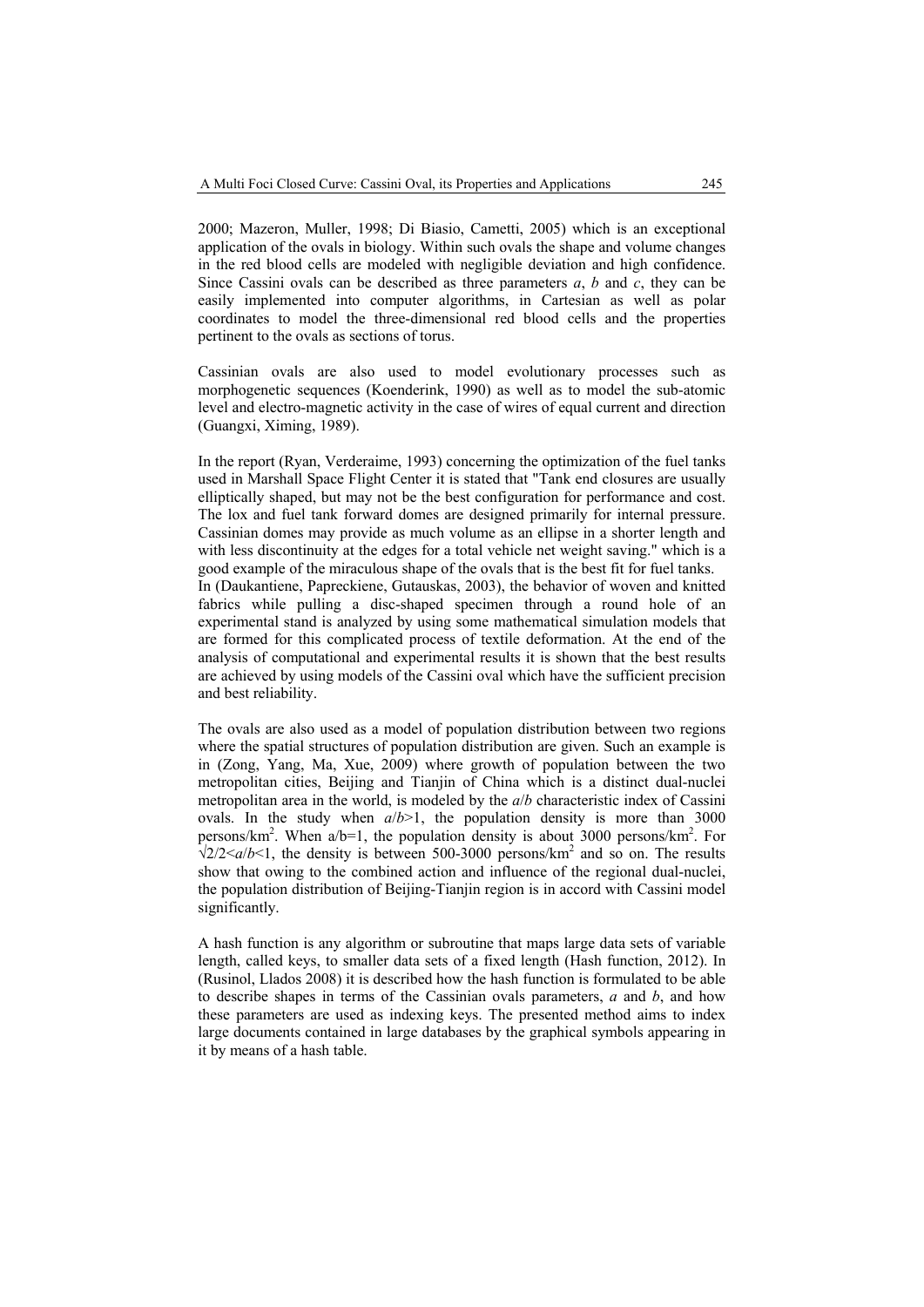#### **4. Summary and Conclusion**

Although related to an ellipse for which the sum of the distances is constant, a Cassini oval has the product of the distances constant which makes it an interesting multi foci curve that is to be much better known than it is now. This unique property enables these ovals to be utilized in various scientific, military and commercial areas to model phonemes such as the detection zone of a bistatic radar/sonar, the orbit of the electrons, shape of the nucleus, the cross-sectional area of a nuclear magnetic resonance coil, light scattering by small particles, human red blood cell, the behavior of woven and knitted fabrics, population distribution between regions, mapping large data sets of variable length with hash functions, etc. Besides giving an overview and summary of the application areas of these magnificent ovals we also explore some of the useful properties of these curves, derive new analytical expressions for its area, perimeter, convex hull and interior cover in closed and open forms.

The parameters *a* and *b* where *a* is the semi-distance between the two foci and *b* is the constant which determines the exact shape of the curve is the starting point to understand how sensitive are the curves to the changes in those parameters, or the ratio *a*/*b* that is commonly used to identify the character of the curve, such as a single oval, a single oval with dents on the top and bottom or two disjoint mirrorimaged ovals. Another effect of the ratio is on the perimeter and area which get their maximum values for  $a/b = 1$  and  $a/b = 0$  respectively that can be computed with zero error by integrations in (10) and (17). The approximations in the literature are as in (14) and (27). The commonly used geometrical properties such as the length of the convex hull or interior cover can be numerically computed by equations (32) and (33) respectively. Moving from two-dimensions to three, the properties volume, surface area, area of cross section, elastic free energy of its torus can be approximated by the equations stated in Table 1.

This study is the first one in the literature that gives an overview of the properties of Cassini ovals as well as deriving new equations and creating a bridge between the unique properties and distinct applications in science, commerce, military, etc. Analyzing the analytical expressions in this paper, although there are no closed form analytical equations for the area and the perimeter of Cassini ovals in the literature, integrations stated in this paper can be effectively used to compute those properties without error. It is highly recommended to designers, planners or tactical decision makers to consider the sensitivity of the curve to the *a*/*b* ratio in terms of shape, area and perimeter, and to carefully adjust the distance between foci or the constant *b* to optimize their objectives.

#### **5. Acknowledgments**

The author would like to thank Prof. Alan R. Washburn in Naval Postgraduate School, Monterey, CA, USA for his guidance in this study.

This work was supported by the Scientific and Technological Research Council of Turkey (TUBITAK) (B.02.1.TBT.0.06.01-214-36-109)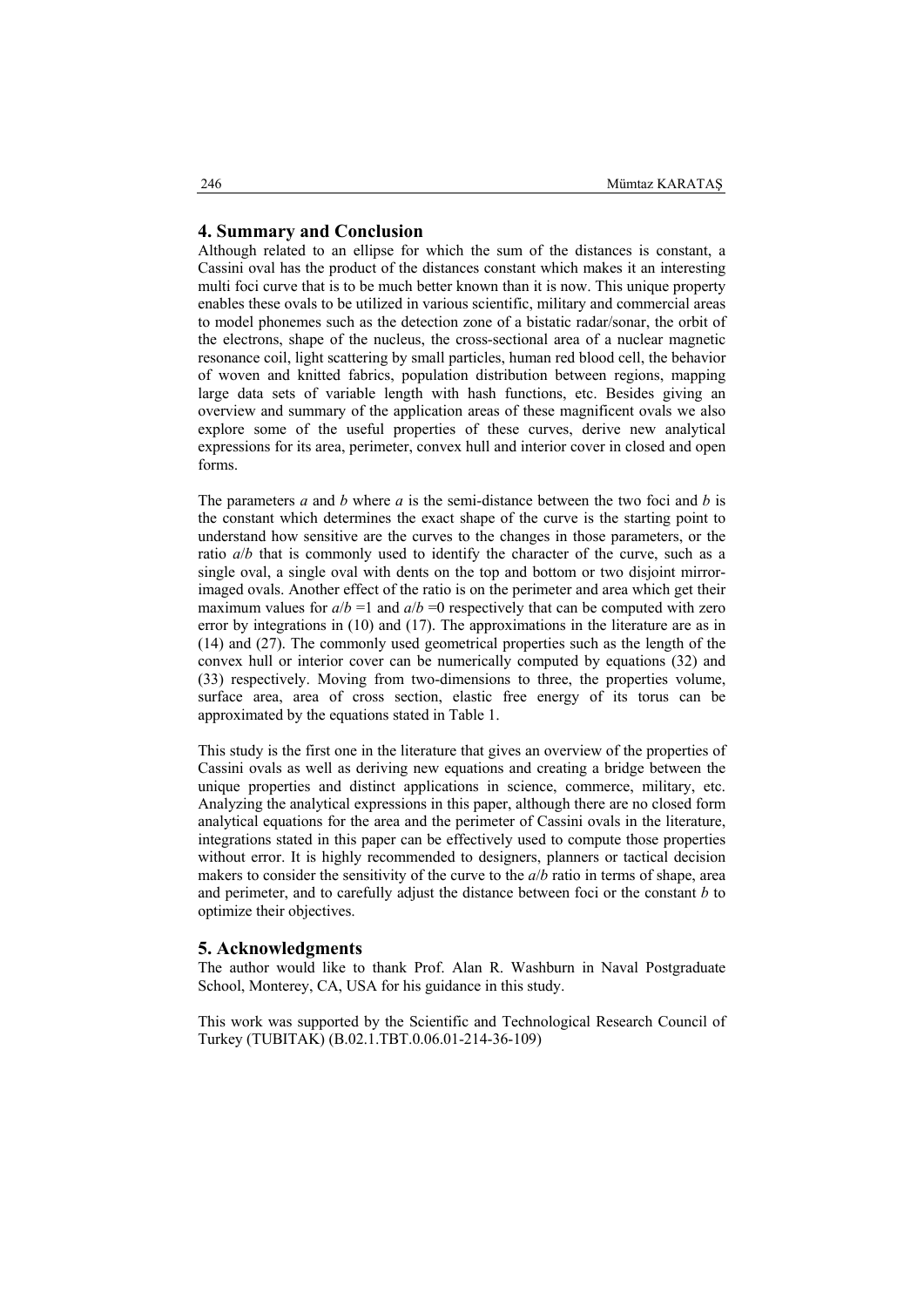#### **6. References**

- ALLEN P.S., GROVE S., ZANCHE N. (2002). Nuclear magnetic resonance birdcage coil with Cassinian oval former. *United States Patent, US 6,452,393 B1.*
- ANGELOV B., MLADENOV I.M. (2000). On the geometry of red blood cell. *International Conference on Geometry, Integrability and Quantization*, Coral Press, Sofia, pp.27-46.
- BEISER A. (1997). *Concept of modern physics*. Tata McGraw Hill Publishing Company Ltd. N. Delhi. pp.131.
- CORALUPPI S., GRIMMETT D. (2003). Multistatic sonar tracking. *Signal Processing, Sensor Fusion, and Target Recognition XII*, I KADAR (ed.), Proceedings of SPIE Vol. 5096.
- COX, H. (1989). Fundamentals of bistatic active sonar. *Underwater Acoustic Data Processing* (Y. CHAN, ed.), Kluwer, pp.3-24.
- DAUKANTIENE V., PAPRECKIENE L., GUTAUSKAS M. (2003). Simulation and application of the behaviour of a textile fabric while pulling it through a round hole. *Fibres & Textiles in Eastern Europe*, Vol 11-2, pp.41.
- DI BIASIO A., CAMETTI C. (2005). Effect of the shape of human erythrocytes on the evaluation of the passive electrical properties of the cell membrane. *Bioelectrochemistry*. Vol 65-2, pp.163-169.
- GIBSON K. (2007). The ovals of Cassini. *Lecture Notes*.
- GILLESPIE C.C. (1971). *Dictionary of scientific biography*. New York: Charles Scribner's Sons.
- GLENN J.A., LITTLER G. H. (1984). *A dictionary of mathematics*. London: Harper and Row.
- GUANGXI D., XIMING L. (1989). Approach to dynamics of fission described by Cassinian ovaloid. *High Energy Physics and Nuclear Physics Journal*, Vol 13-55, pp.8-455.
- Hash function. (2012). [Available at:] http://en.wikipedia.org/wiki/hash\_function. [Accessed: 10.06.2012]
- HELLMERS J., EREMINA E., WRIEDT T. (2006). Simulation of light scattering by biconcave Cassini ovals using the nullfield method with discrete sources. *Journal of Optics A: Pure and Applied Optics*, Pure Appl. Opt. Vol 8. pp. 1-9. HIRST A. E., LLOYD E. K. (1997). Cassini, his ovals, and a space probe to Saturn. *The Mathematical Gazette*, Vol 81, No. 492, pp.409-421.
- JAMES G., JAMES R.C. (1949). *Mathematics dictionary*. D. Van Nostrand Co., Inc., New York. pp.39.
- JOHNSEN T., OLSEN K.E. (2006). Bi and multistatic radar. *Advanced Radar Signal and Data Processing*, Vol. 4-1, pp.4-34.
- KARATAŞ, M. (2012). Optimization of distributed underwater sensor networks with mixed integer non-linear programming. *Marmara University Journal of Science*, Vol. 24(3), pp.77-92.
- KHILJI M.J (2004). Multi foci closed curves. *Journal of Theoretics*, Vol 6-6.
- KOENDERINK J.J. (1990). *Solid shape (Artificial intelligence)*. Massachusetts Institute of Technology, The MIT Press.
- MATZ F. (1985). The Rectification of the Cassinian Oval by Means of Elliptic Functions, *Am.Math. Monthly*, Vol 2, pp.221-357.
- MAZERON P., MULLER S. (1998). Dielectric or absorbing particles: EM surface fields and scattering. *Journal of Optics*, Vol 29, pp.68-77.
- PASHKEVICH V.V. (1971). On the asymmetric deformation of fissioning nuclei. *Nuclear Physics Journal*, Vol 169-2, pp.275–293.
- RAY K.S., RAY B.K. (2011). A method of deviation for drawing implicit curves. *International Journal of Computer Graphics*, Vol 2, No 2.
- RUSINOL M., LLADOS J. (2008). A region-based hashing approach for symbol spotting in technical documents, graphics recognition. *Recent Advances and New Opportunities*, pp.104-113.
- RYAN R., VERDERAIME V. (1993). Systems design analysis applied to launch vehicle configuration. *NASA Technical Paper-3326*.